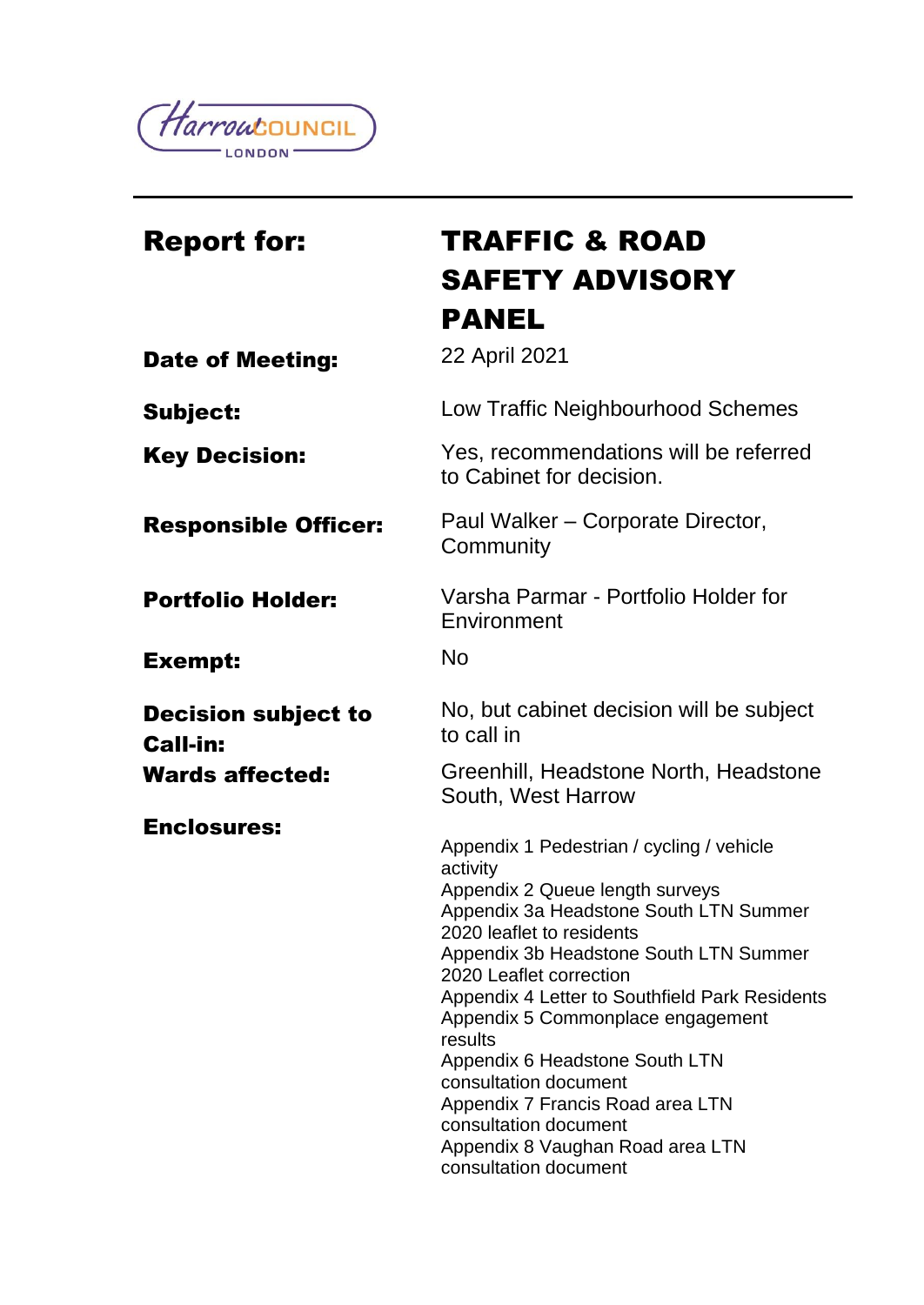## Section 1 – Summary and Recommendations

This report details the six-month review of the four low traffic neighbourhood schemes introduced as a part of the Harrow Streetspace Programme in October 2020 and to consider the future of the schemes.

#### **Recommendations**

- 1. That the panel consider the information provided in this report and make a recommendation to Cabinet to remove these schemes with immediate effect.
- 2. That the panel recommend to the Corporate Director Community following consultation with the Portfolio Holder for Environment
	- a. to work towards introducing speed reductions in roads and streets with identified road safety issues where budget and enforcement constraints allow.
	- b. a review of the Francis Road width restriction

#### **Reason: (For recommendations)**

The four schemes were implemented in October 2020 on an experimental basis for 6-months in neighbourhoods with longstanding and ongoing concerns around safety, speeding and high levels of traffic and pollution to test the effects of Low Traffic Neighbourhoods (LTNs) in the four areas.

The details in this report highlight that while the residential roads within the LTN have benefitted from reduced levels of traffic, speeding and vehicle damage, surrounding roads have experienced an increase in levels of traffic, longer journey times and waiting times at junctions, and increased vehicle emissions thereby reducing air quality.

With the need for social distancing to continue for the longer-term, alongside the return of schools and easing of lockdown restrictions it is expected that levels of car usage will remain high, if not increase, in the short term, thereby putting further strain on the highways and junctions, and further impacting air quality for those residing on these already busy roads.

The engagement and consultation over the experimental six-month period highlighted that a strong majority do not agree with the LTNs, do not feel that they are working, and do not agree with the proposal to retain the LTNs using ANPR and virtual permits.

The original Transport for London (TfL) funding for the schemes has been exhausted and any new scheme would require new funding. In respect of the considered option of using of Automatic Number Plate Recognition (ANPR)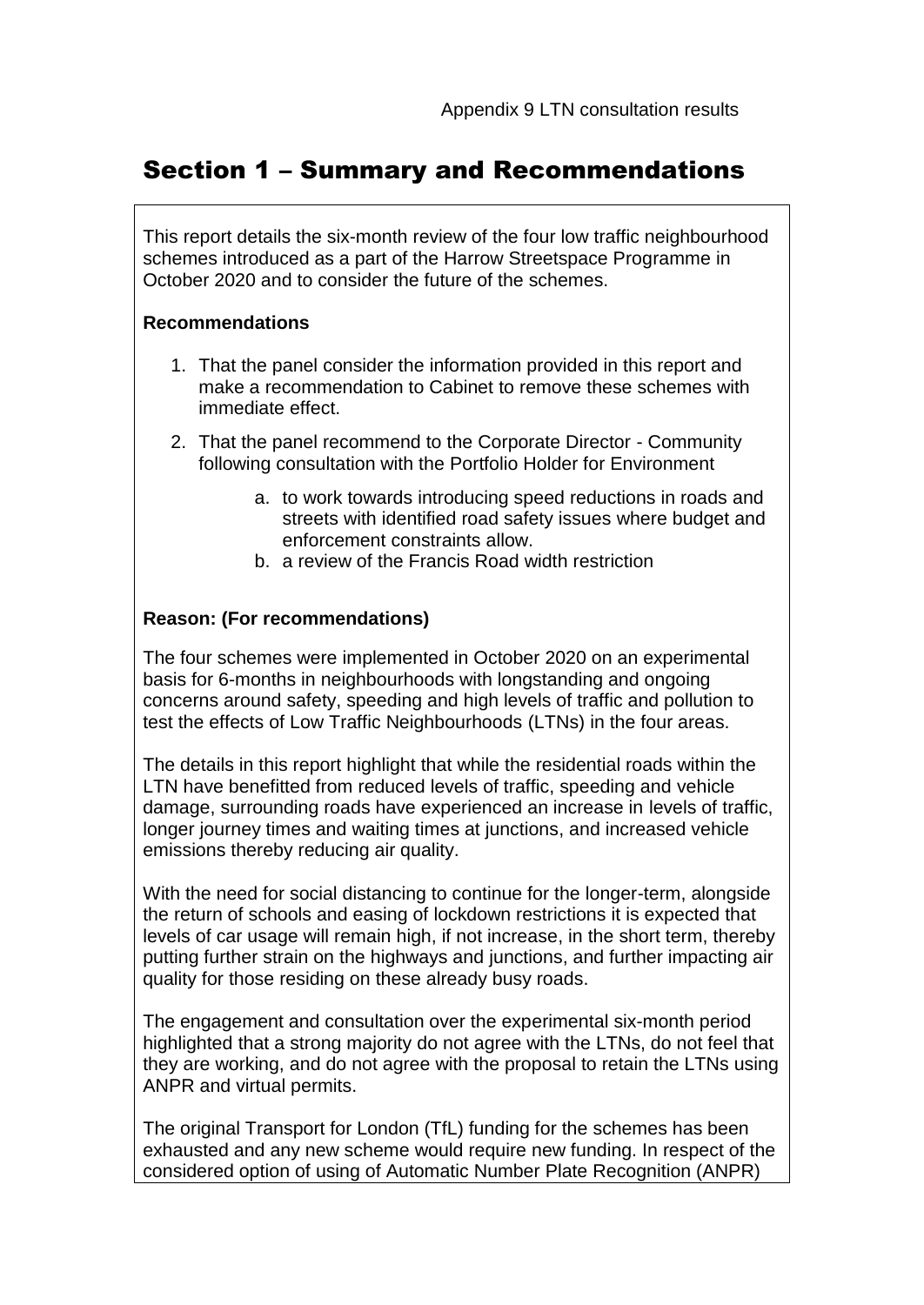cameras there would be a capital purchase cost of £172,000, in addition to this would be the full year operational costs of £93,500. There is no funding for this option in the Parking Services budget.

There remains support from residents to retain the 20MPH speed limit introduced as part of the LTNs and the need to ensure the Francis Road width restriction meets the requirements of reducing large vehicular traffic and through traffic.

# Section 2 – Report

### **Introduction**

- 2.1 The purpose of this report is to give an update to TARSAP on the progress of the Low Traffic Neighbourhood Scheme (LTNs).
- 2.2 On 9 May 2020 the Secretary of State for Transport issued statutory guidance to Councils to implement emergency schemes with unprecedented pace to reallocate road space to people walking and cycling to encourage active travel and enable social distancing.
- 2.3 The LTNs are nationally funded experimental schemes which were planned for a term of up to 18 months.
- 2.4 The schemes were fully funded by central Government through Transport for London (TfL).
- 2.5 The LIP programme, the council's main source of road safety funding, was suspended in May 2020/21 and the only viable option realistically available to the Council to implement transport measures was to apply for funding from the London Streetspace Programme. The proposals were therefore developed in accordance with the TfL guidance and focussed on areas where residents had previously raised concerns through petitions and reports agreed at TARSAP.
- 2.6 The method for implementing these schemes was using an experimental traffic order to introduce the restrictions and to operate the schemes as a trial for 6 months. There is no statutory consultation required in advance of introducing the measures with this method and the first 6 months of operation would be the statutory consultation period when representations can be made by the public.
- 2.7 A commitment was made by Cabinet that the schemes would be kept under ongoing review and a report brought back to TARSAP following the initial 6 months of operation of schemes, to feed back the results of consultation and the equality impact assessments, and to consider whether schemes should be ended, extended up to a maximum of 18 months or made permanent with or without modification.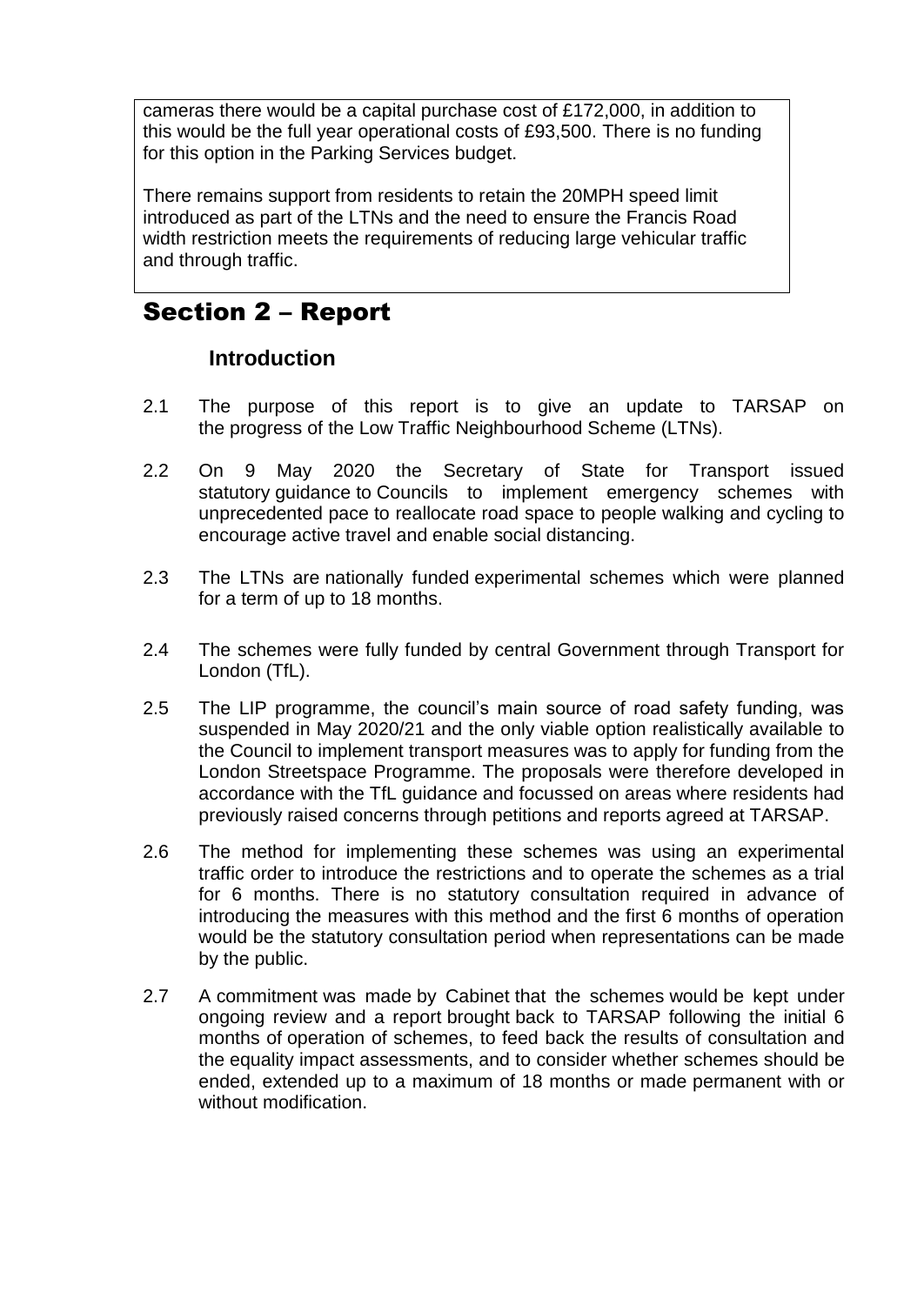- 2.8 Detailed plans of the low traffic neighbourhoods, cycle lanes and school streets schemes were made available on the Commonplace Harrow Streetspace portal at the end of June 2020, which were reviewed and considered before implementation.
- 2.9 The Council began the process of the implementation of the experimental LTN schemes on 19 August 2020. These schemes include:
- LTN-02 Headstone South, Pinner View area
- LTN-03 Francis Road, Greenhill
- LTN-04 Vaughan Road area, West Harrow
- LTN-06 Southfield Park area, North Harrow
- 2.10 The schemes have been reviewed monthly and reported regularly to the Council's Traffic and Road Safety Advisory Panel (TARSAP).
- 2.11 At the meeting on the 11 January 2021, TARSAP recommended that a full consultation exercise on LTNs should be undertaken as part of the six-month review process – the consultation ran between 25 February and 23 March 2021 for three of the four schemes:
- LTN-02 Headstone South, Pinner View area
- LTN-03 Francis Road, Greenhill
- LTN-04 Vaughan Road area, West Harrow.
- 2.12 This included the opportunity to review each scheme after 6 months to see how it is performing and whether any further decisions are needed such as:
- To make the scheme permanent
- To extend the scheme by another six months
- To amend the schemes and extend for a further six months
- To cancel the experimental scheme.
- 2.13 A decision was made by the Corporate Director for Community, in consultation with the portfolio holder for Environment and the Leader of the Council not to go ahead at this stage with the LTN-06 Southfield Park area consultation due to the complexities of the scheme and the unintended impact of the closure on Manor Way and Priory Way.
- 2.14 This report sets out the findings from officers and feedback from the local community and stakeholders, including the Emergency Services, following the first 6 months of operation.

## **Background**

2.15 The Harrow Streetspace programme took forward the government directive via Transport for London (TfL) to take immediate action to create space for people to socially distance and encourage walking and cycling while public transport was at reduced capacity.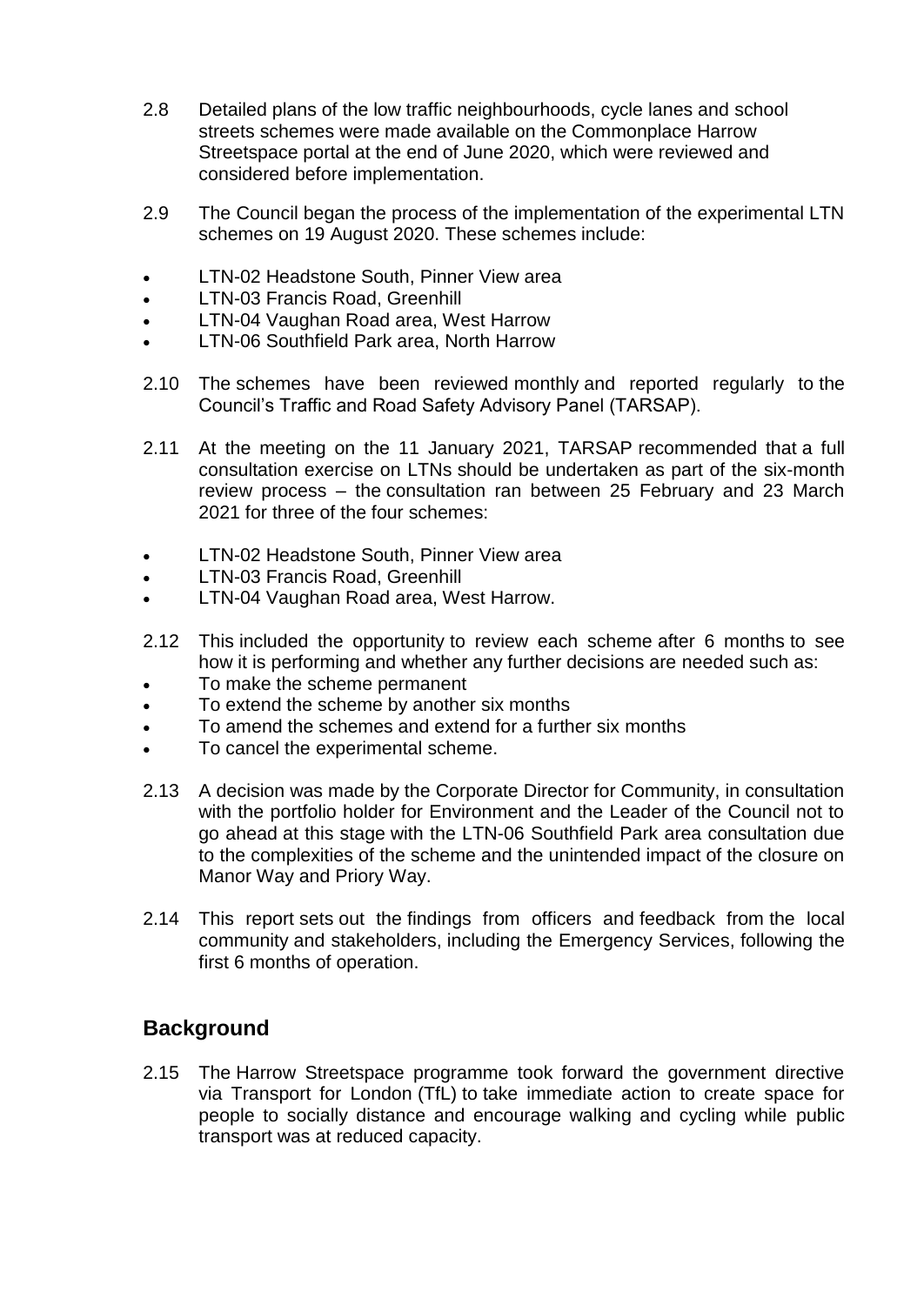- 2.16 In preparation for Harrow and London coming out of lockdown and with reduced journeys on public transport due to Covid-19, it was important that we made changes to support active travel and local journeys on foot or by bike and address the increased car usage on the borough road network.
- 2.17 By helping more people to walk and cycle rather than drive short journeys, the temporary schemes were also aimed at supporting our longer-term climate and health objectives of reducing air pollution and levels of obesity and diabetes, while also tackling congestion, speeding, and improving overall road safety.
- 2.18 The LTNs were implemented in four neighbourhoods with longstanding and ongoing concerns around safety, speeding and high levels of traffic and pollution:
- LTN-02 Headstone South, Pinner View area
- LTN-03 Francis Road, Greenhill
- LTN-04 Vaughan Road area, West Harrow
- LTN-06 Southfield Park area, North Harrow
- 2.19 The schemes were funded by central government, administered by Transport for London using TfL design methodology – in the case of the LTN's using planters to prevent vehicular traffic using the estate as a cut-through, thereby creating a safer and more pleasant environment for pedestrians, cyclists and residents.

## **Methodology**

- 2.20 At the special meeting of TARSAP on 10 August it was also recommended and then agreed by the Deputy Leader on the 19 August on behalf of the Leader to carry out monthly reviews to understand the impact of the schemes and to adjust as needed. The monthly reviews included:
	- Pedestrian / cycling / vehicle activity (measured by counts)
	- Gathered feedback from the local community including:
		- o The Emergency services
		- o Bus services (TfL)
		- $\circ$  Residents, businesses, schools, health centres and places of worship
		- o Ward Councillors
	- Officer observations about operational performance
	- Suggested scheme changes and or improvements
- 2.21 The monthly reports were reviewed by the Environment Portfolio Holder and Corporate Director for Community.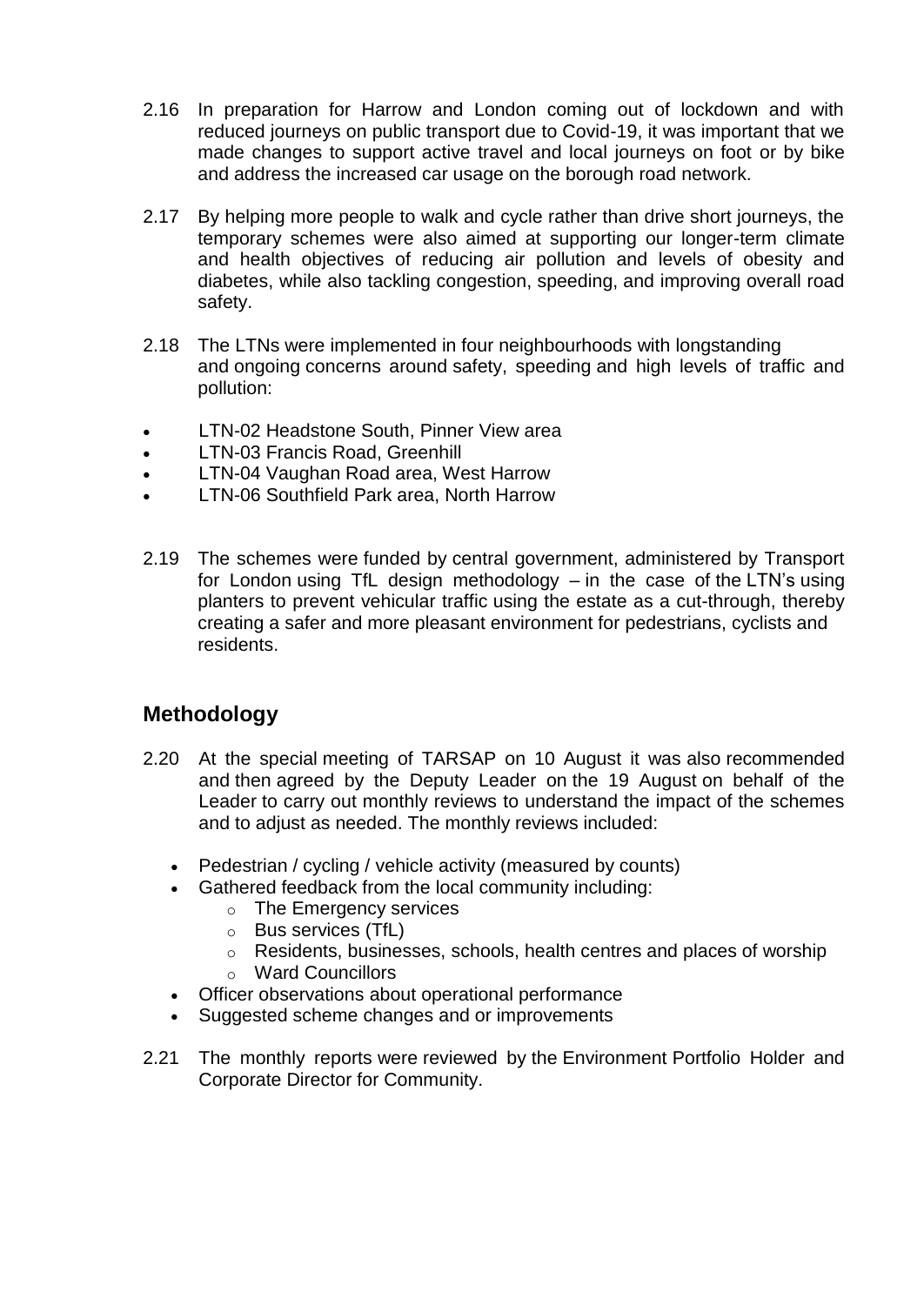### **Monitoring pedestrian, cycling and vehicle activity**

- 2.22 The impact of the LTNs on the levels of walking, cycling and vehicles were monitored throughout the six-month trial period using both CCTV footage and an Automatic Traffic Counter.
- 2.23 Counts took place during the week and at the weekends between 7am and 7pm.
- 2.24 In October 2020, the first month of operation, the LTNs had the largest impact on modal shift, with weekdays seeing the highest increases in pedestrians and cyclists. The October surveys were undertaken under tier 2 restrictions with only a moderate impact on travel.
- 2.25 However, the monitoring of activity in October found that LTN-06 Southfield Park area in North Harrow was having an adverse impact on the two parallel narrow residential roads, Priory and Manor Way.
- 2.26 While levels of traffic reduced on Southfield Park to 28% of what they had been (expected to be journeys by residents living on the street) Priory Way and Manor Way saw traffic rise by 24% and 88% during the week. The weekends also saw an increase, but not at the same levels as weekdays.
- 2.27 In subsequent months the changes to the schemes and more severe government restrictions and seasonal changes limited the impact of Southfield Park LTN on Manor and Priory Way and any further beneficial impacts for the remainder of the schemes.
- 2.28 Monitoring of the openings giving Emergency Service vehicles access have been monitored.
- 2.29 See Appendix 1 for the measurements.

### **Queue length surveys**

- 2.30 It was expected that main roads would see increased traffic following the introduction of the LTNs as vehicles moved from the residential roads onto the main network.
- 2.31 Several junctions (see Appendix 2) saw an increase in queuing between October and December both in the week and at the weekend.
- 2.32 The amends to the LTNs in December and January did not mitigate those increases, which indicate a preference for travel by car rather than other modes under any circumstances.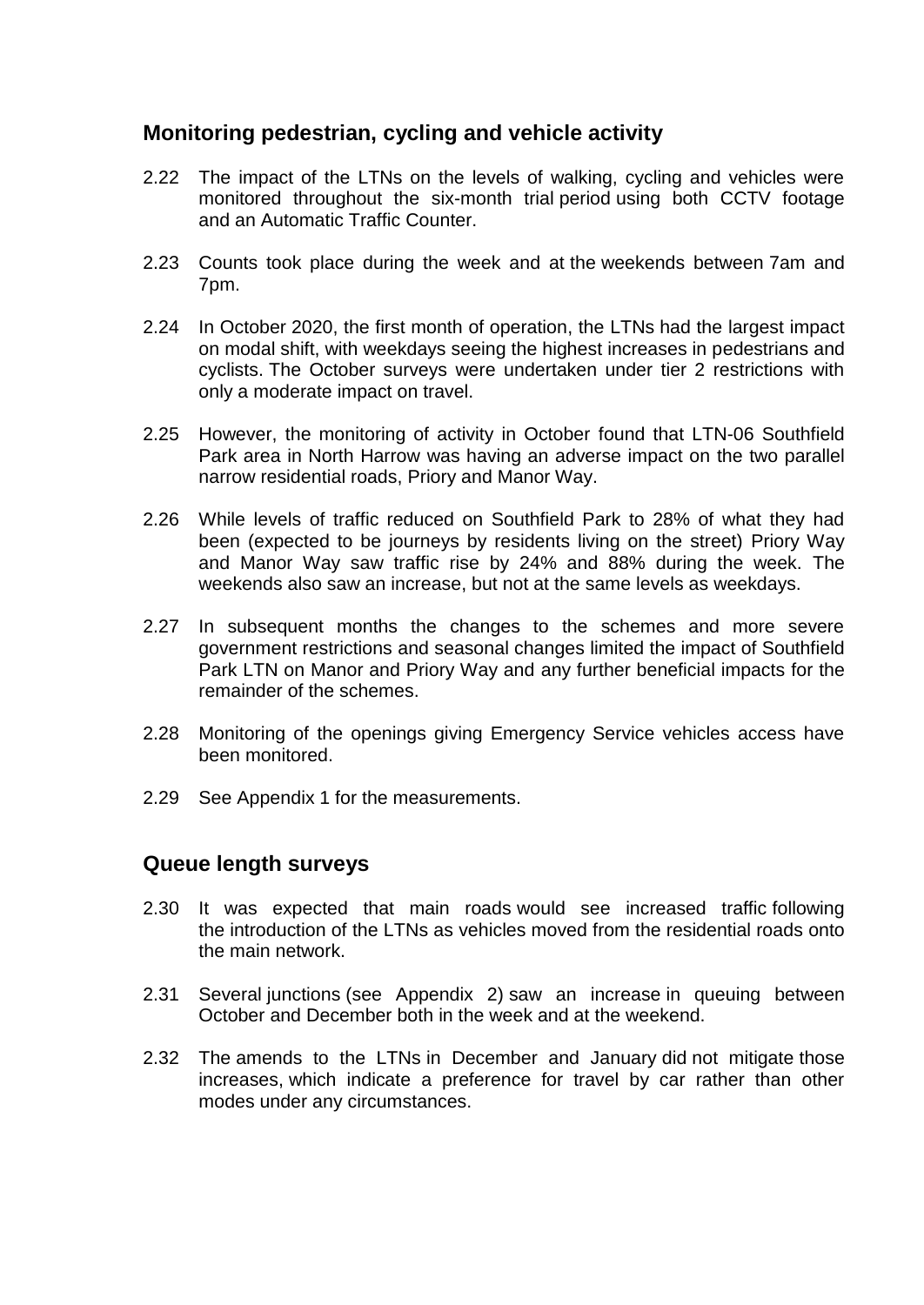2.33 The subsequent reduced queue lengths recorded from January could be attributable to the impact of the third lockdown on vehicular traffic which includes the closure of schools.

### **LTN Schemes**

- 2.34 Detailed plans for the four LTNs were developed as part of the wider engagement that took place in June 2020 and made available on the Commonplace Harrow Streetspace portal from the end of June. This was advertised through the MyHarrow e-newsletter.
- 2.35 Following this the plans were revised and reviewed by Traffic and Road Safety Advisory Panel (TARSAP) in August 2020.

#### **LTN-02 Headstone South, Pinner View area**

- 2.36 The plans for the Headstone South Low Traffic Neighbourhood were shared with homes in the affected area in September 2020 (Appendices 3 a and b) asking residents to share their feedback on the Commonplace portal. The scheme was implemented using an experimental traffic regulation order (ETRO) on 9 October 2020 for a six-month trial period.
- 2.37 The revised scheme used planters to close roads at:
	- Victor Road (by Harrow View)
	- Pinner View (near Bolton Road)
	- Kingsfield Avenue (by Pinner View)
	- Pinner View (by Cunningham Park)
	- Beresford Road (by Cunningham Park)
	- Canterbury Road (by Station Road)
	- Cumberland Road (by Station Road)
- 2.38 In November 2020, the scheme was amended to address concerns around traffic caused by roadworks - this included moving the planters on Kingsfield Avenue (by Pinner View) and Pinner View (near Bolton Road).
- 2.39 In late-December 2020, following feedback from the Emergency Services, emergency vehicles were given access through a 3m wide opening in the Pinner View road closure at the junction with Cunningham Park.
- 2.40 In late-January, again following feedback from the Emergency Services, the three remaining road closures at Canterbury Road, Gloucester Road and Beresford Road were amended to allow a five-metre gap for access for the emergency services to pass through unrestricted. Signage was enhanced to make it clear the opening is for emergency access only.
- 2.41 The wider (5m) gap was required because these locations are at junctions. The closure on Victor Road remained in place because feedback from Emergency Services was that it had minimal impact.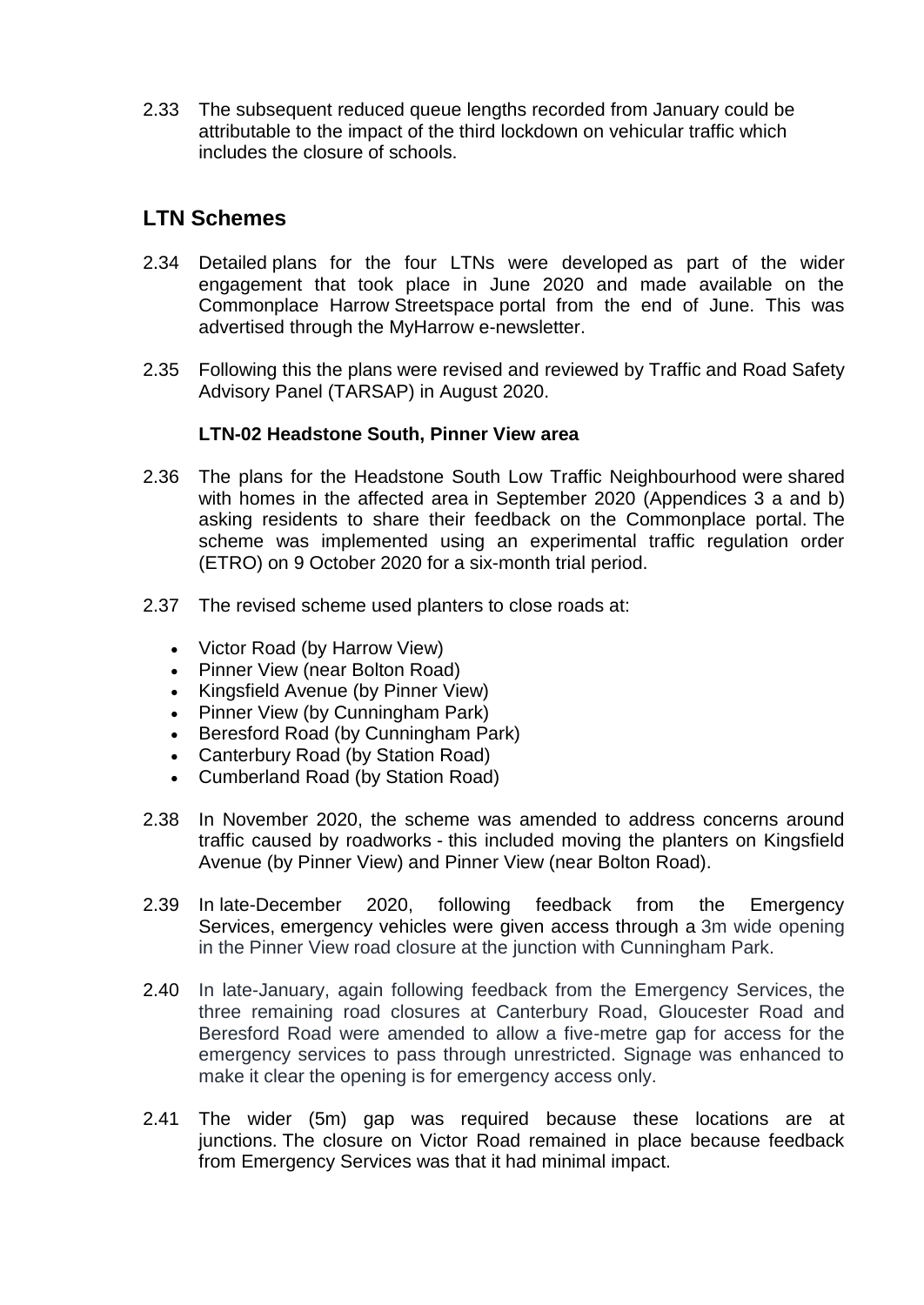#### **LTN-03 Francis Road, Greenhill**

- 2.42 The Francis Road LTN was implemented using an experimental traffic regulation order (ETRO) on 25 September 2020 for a six-month trial period.
- 2.43 The scheme used planters to close Francis Road near the existing width restriction to vehicular traffic, preventing the area being used as a short cut for through traffic. The scheme also introduced a 20 mile per hour speed limit within the wider neighbourhood/ residential estate.
- 2.44 No changes were made to the scheme during the six-month trial period feedback from Emergency Services was that this closure had minimal impact on services and response time.

#### **LTN-04 Vaughan Road area, West Harrow**

- 2.45 The Vaughan Road LTN was implemented using an experimental traffic regulation order (ETRO) on 25 September 2020 for a six-month trial period.
- 2.46 The scheme used planters to close Vaughan Road (by the Gardens) and Blenheim Road (by Bladon Gardens) to vehicular traffic, preventing the area being used as a short cut for through traffic.
- 2.47 In December 2020, following feedback from the Emergency Services, Emergency vehicles were given access through a 3m wide opening on Vaughan and Blenheim Roads.

#### **LTN-06 Southfield Park area, North Harrow**

- 2.48 In November 2020, the scheme was amended to address concerns around traffic caused by roadworks and the impact of through traffic on Priory Way and Manor Way, both of which are narrow residential roads, unsuitable for the large volumes of traffic due to the closure on Southfield Park. The changes to the LTN included moving the planters on Southfield Park and covering the road signs.
- 2.49 Due to the complexities of this scheme and the unintended impact on surrounding streets, specifically Manor Way and Priory Way, a decision was taken by the Corporate Director for Community, in consultation with the portfolio holder for Environment and the Leader of the Council, to suspend the operation of the Southfield Park LTN while new proposals were considered to mitigate traffic pressures on the local area (see Appendix 4 for the letter to residents in the Southfield Park area).
- 2.50 Appendix 1 outlines the measurements recorded at Southfield Park LTN.

### **Engagement with key stakeholders**

2.51 The Council engaged with key stakeholders, including the emergency services, residents and businesses as well as ward Councillors throughout the six-month trial period.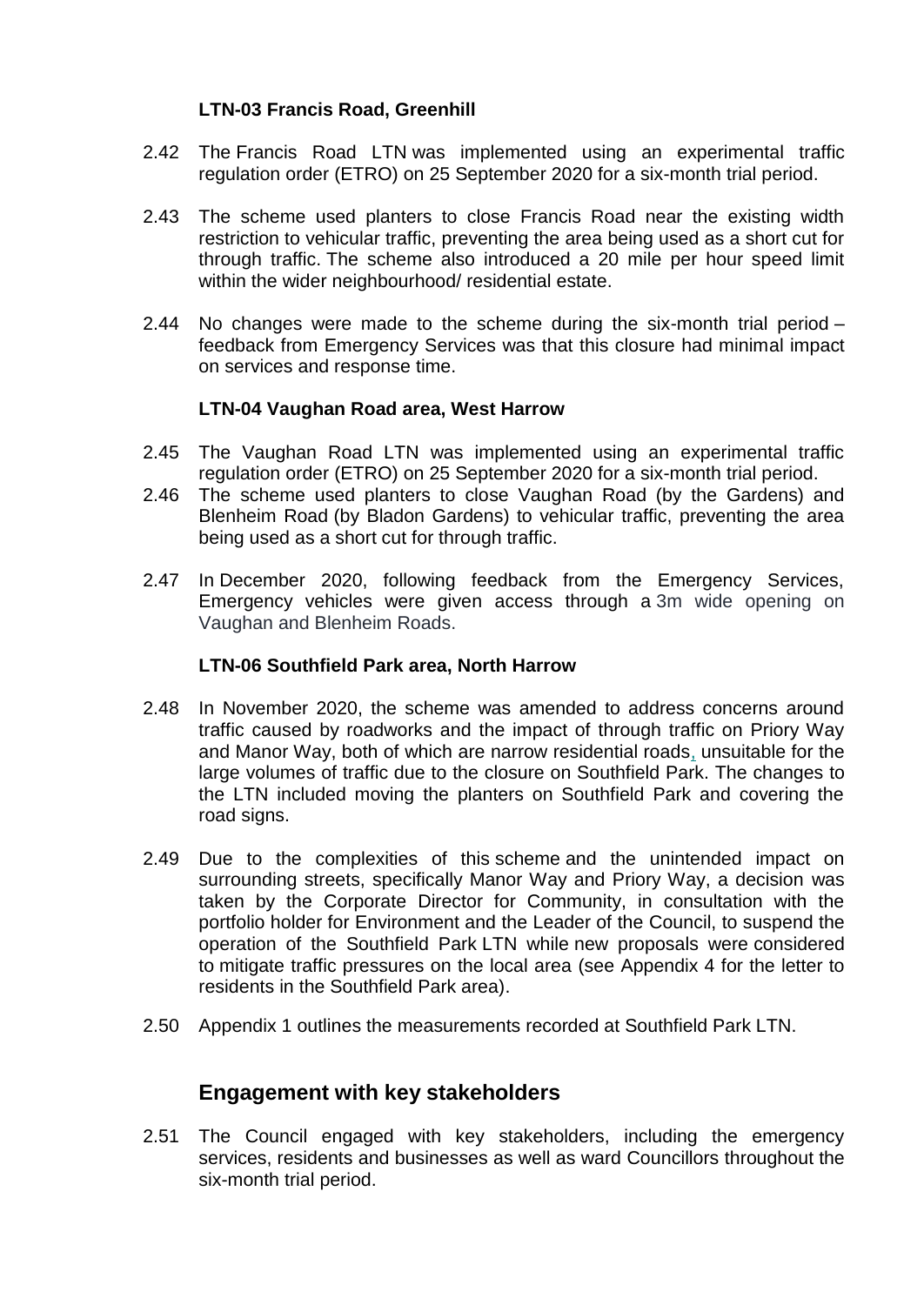#### **Emergency services feedback**

- 2.52 The Council have continued to engage with the Emergency services throughout the process, which led to the following actions:
	- **23 December 2020:** Emergency services were given access to the LTNs by creating openings (3m wide) in road closures on Pinner View at the junction with Cunningham Park (Headstone South LTN) and Vaughan and Blenheim Road in the Vaughan Road LTN.
	- **27 January 2021:** The three remaining road closures in the Headstone South LTN at Canterbury Road, Gloucester Road and Beresford Road were amended to allow a five-metre gap for access for the emergency services to pass through unrestricted. The Council also enhanced the signage to make it clear the opening is for emergency access only.
- 2.53 At the most recent meeting with the Emergency Services, on 17 March 2021, it was confirmed that the emergency services continued to meet their statutory response requirements. It was recognised that the action taken to amend the schemes (listed above) had improved access and that there are no significant issues concerning the LTNs within the borough.
- 2.54 These changes materially affected the schemes in respect of the control of traffic anticipated in the LTN areas.

#### **TfL bus services comments**

- 2.55 Transport for London were contacted for their feedback on the impact of LTNs on bus services in Harrow due to their role in commissioning and operation of bus services in London.
- 2.56 TfL noted that traffic in Harrow has, in general, remained lower than prepandemic levels and their bus operators have not experienced any negative impacts on bus journey times in the area.

#### **Ward Councillors**

- 2.57 Ward Councillors for the four LTNs have been engaged with throughout the process.
- 2.58 Ward Councillors shared feedback with officers about the LTNs from their constituents during the experimental six-month trial period.
- 2.59 Ward Councillors supported the amendments made to the schemes during the six-month experimental trial period to ease traffic congestion due to road works and to ease the impact on Manor and Priory Way following the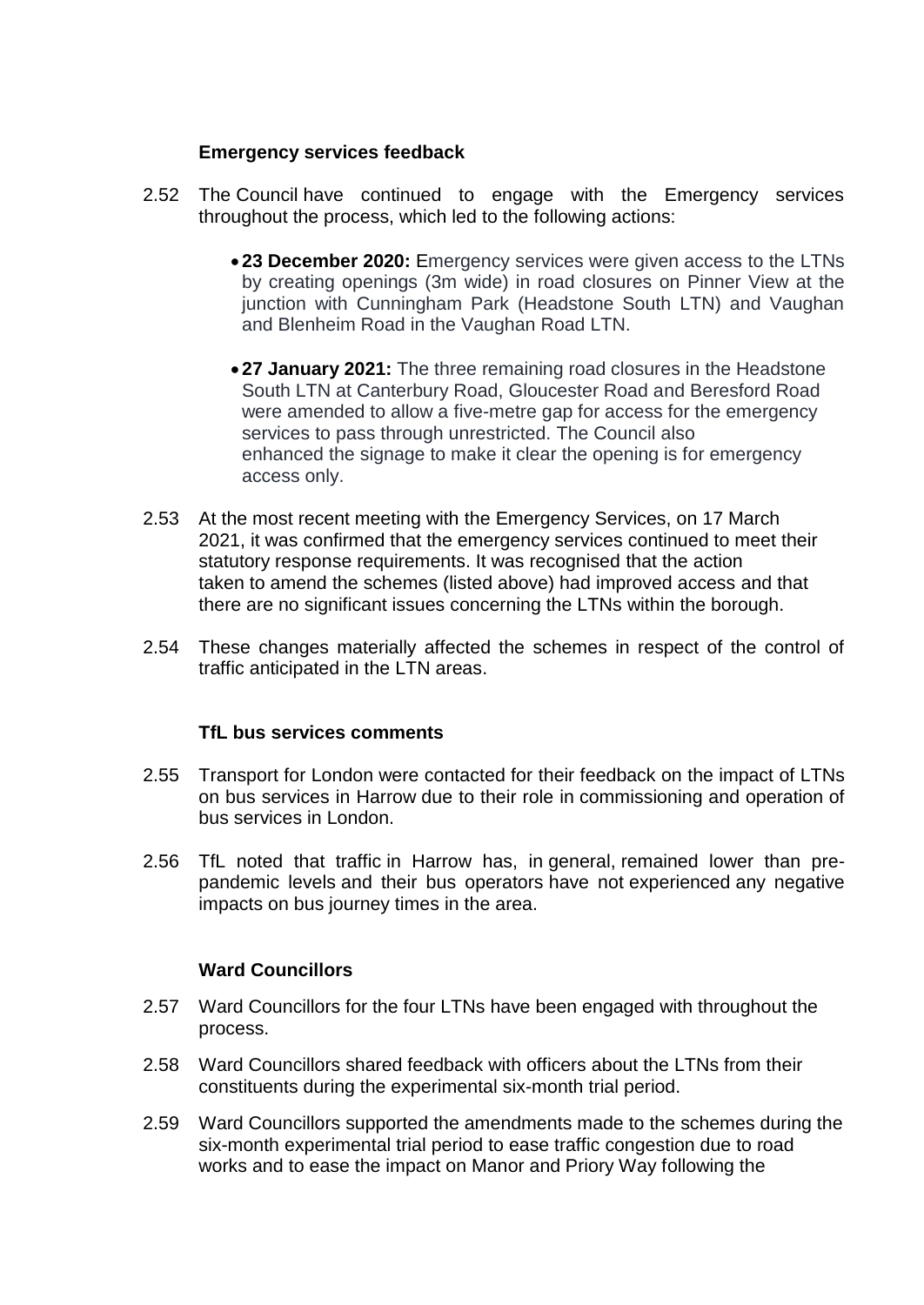implementation of LTN-06 Southfield Park area LTN and to give emergency service vehicles access to LTN-02 Headstone South, Pinner View area and LTN-04 Vaughan Road area, West Harrow.

2.60 Ward Councillors also supported the decision to suspend consultation with residents about LTN-06 Southfield Park area, North Harrow while new proposals were considered to mitigate traffic pressures on the local area, specifically the unintended impact on Manor Way and Priory Way.

#### **Commonplace engagement**

- 2.61 The Council set up a public engagement portal on Commonplace in October 2020 to give the local community a platform to share their views and experiences of all the Streetspace scheme trials, including the LTNs.
- 2.62 More than 6,750 comments about the four LTNs were received on Commonplace between October 2020 and 15 February 2021, when feedback on LTNs closed prior to the consultation launching on 25 February 2021.
- 2.63 Feedback received throughout the trial period reflects a sustained unpopularity amongst the community towards LTNs. With a proportion of residents clearly supporting the measures and the benefits for public health, active travel, and road safety for children.
- 2.64 The LTNs were considered more positive by cyclists although they represent a smaller proportion of the responses received (12%). The largest groups of responses were from residents (56%) and motorists (22%) and a larger proportion of these groups expressed more negative sentiments.
- 2.65 Common themes included:

| <b>PROS</b>                             | <b>CONS</b>                                                                             |
|-----------------------------------------|-----------------------------------------------------------------------------------------|
| A noticeable reduction in the number of | Impact on Emergency service access                                                      |
| speeding motor vehicles within the LTN  | times                                                                                   |
| Reduced concerns about road safety      | Longer local car journey times                                                          |
| A noticeable reduction in traffic noise | Impacts on boundary and nearby main                                                     |
| within the LTN                          | roads: specifically, on increasing                                                      |
|                                         | congestion and reducing air quality                                                     |
| More pleasant to live and be out and    |                                                                                         |
| about on local streets                  | The potential effect on access for people<br>with disabilities (i.e., people for whom a |
| Increase in local journeys by foot or   | car is a mobility aid), including                                                       |
| on bike                                 | their carers                                                                            |
| Improvement in air quality because of   | Increased congestion in the initial weeks                                               |
| reduced emissions                       | on the local road as traffic built up                                                   |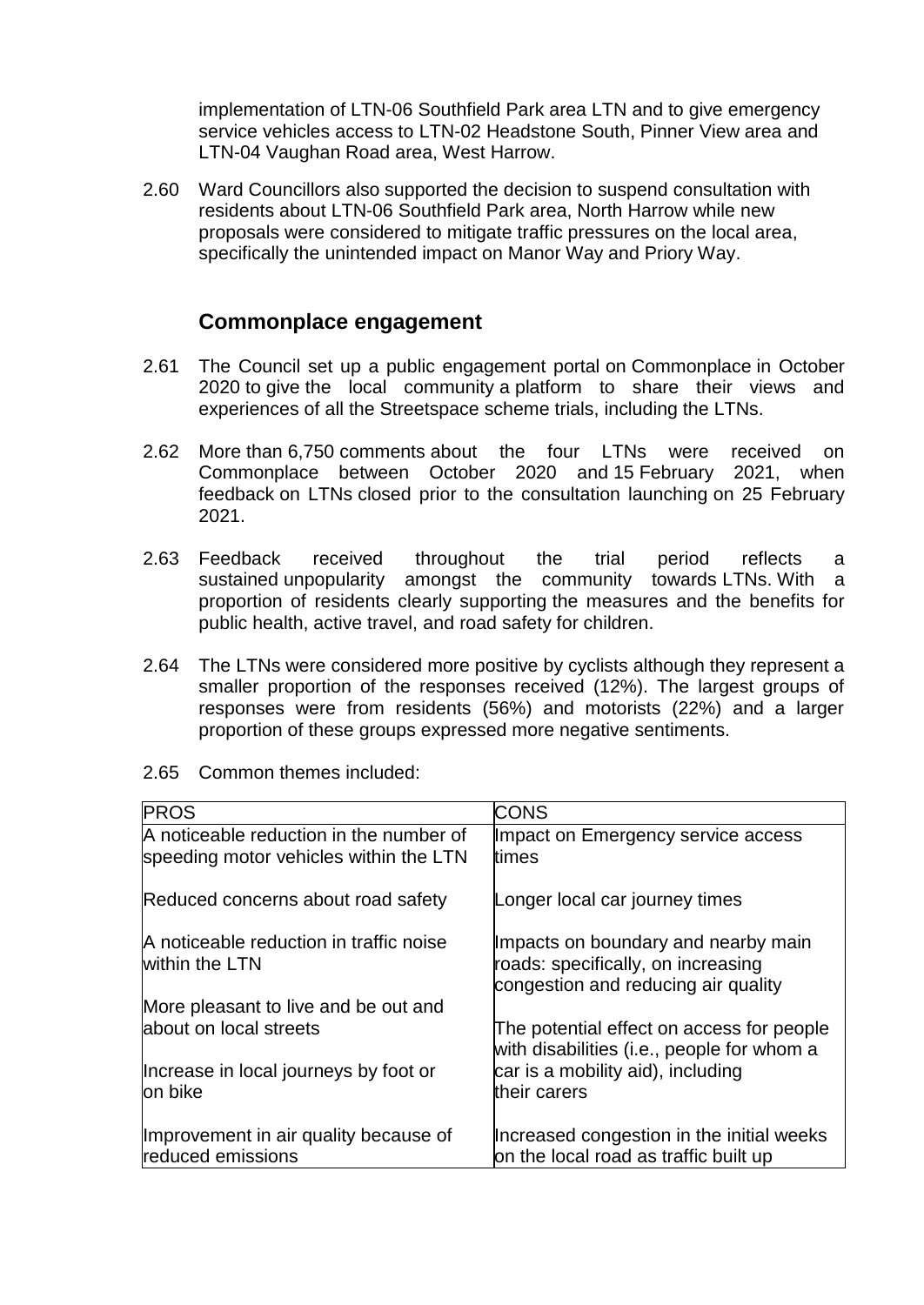- 2.66 The decision to make changes to two of the LTNs schemes in December and January to give Emergency Services access received some support but also criticism of the decision.
- 2.67 In early-March, Commonplace informed officers that the platform had found unusual activity/excessive posting on the LTN engagement. The checks indicated around 24% of responses (1,617 of 6,778) appeared to be from a small number of individuals, however due to the level of response from the community and the analysis of the comments, this did not impact on the overall results and analysis set out above.
- 2.68 See Appendix 5 for results

### **LTN Public consultation**

2.69 At the meeting on 11 January 2021, it was recommended by TARSAP to carry out a full consultation exercise on LTNs. That consultation ran between 25 February and 23 March 2021 for:

> LTN-02 Headstone South, Pinner View area LTN-03 Francis Road, Greenhill LTN-04 Vaughan Road area, West Harrow

- 2.70 The consultation proposed:
	- To remove the physical planters and replace them with a virtual scheme, controlled by Automatic Number Plate Recognition (ANPR) cameras
	- To give all residents and businesses within the LTN unrestricted access through free virtual permits
	- That all homes would remain accessible to non-permit holders through entry points within the neighbourhood.
- 2.71 The proposal aimed to address many of the concerns and issued raised throughout the six-month trial period.
- 2.72 See Appendix 6 to 8 for the LTN consultation leaflets.
- 2.73 The LTN consultations received 5,260 responses from people and organisations – 5,209 online and 51 hard copies requested through Access Harrow.
- 2.74 Of the responses, many respondents reflected their dissatisfaction of the proposal to keep LTNs in a new format (managed through ANPR cameras and free virtual permits) – this was reflected from residents and business within the LTN areas as well as from wider feedback.
- 2.75 The LTN-02 Headstone South area consultation received the most consultation responses (3,189) of these 82% disagreed or strongly disagreed with the proposal. When officers looked at responses from people stating they lived, worked or managed a business within the LTN this response stayed level at 80% disagreeing or strongly disagreeing.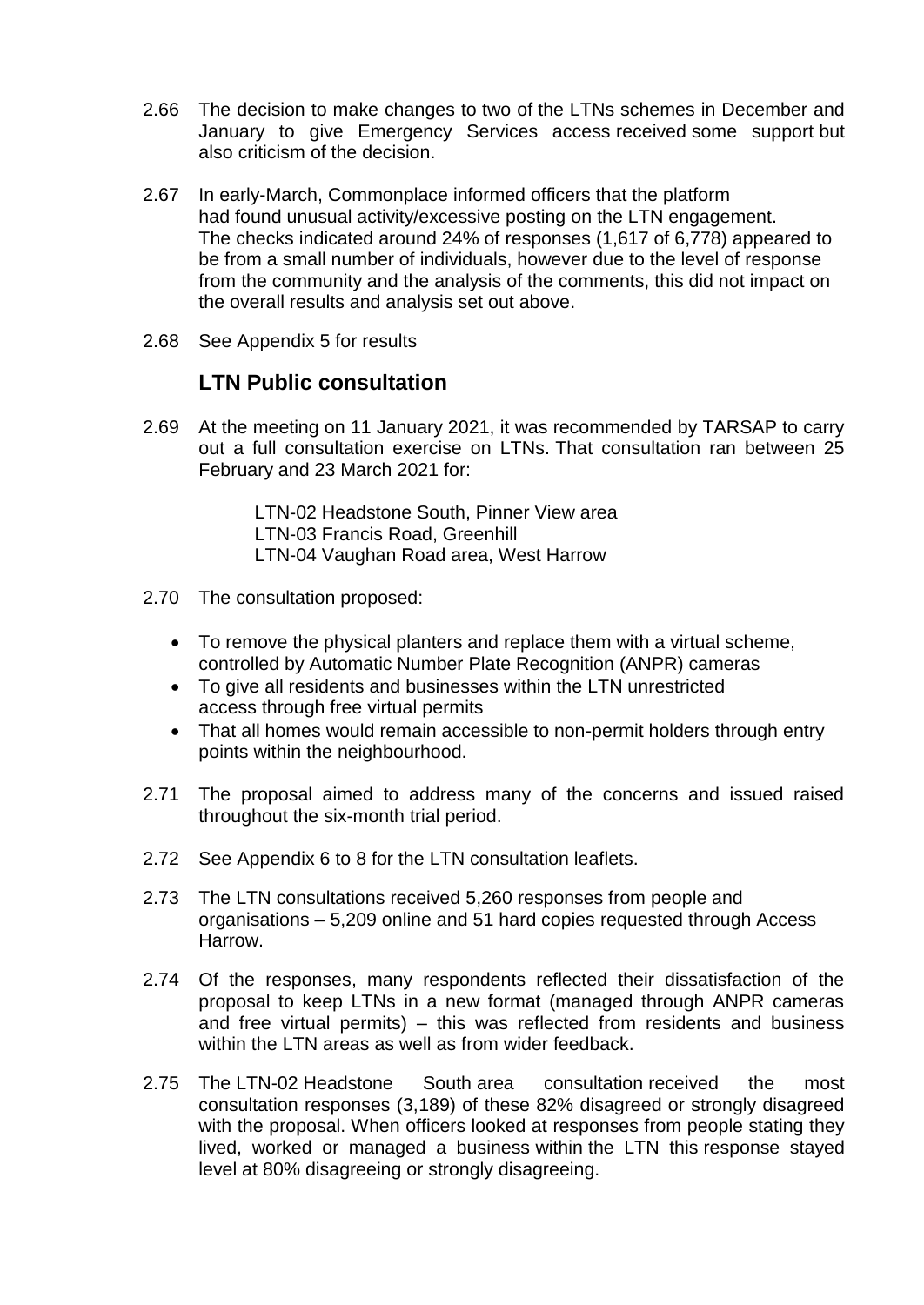- 2.76 The LTN-03 Francis Road area consultation received 729 responses of these 82% disagreed or strongly disagreed with the proposals for the LTNs, this reduced slightly to 77% when looking at responses from inside the LTN.
- 2.77 The LTN-04 Vaughan Road area consultation received 1,422 responses of these 72.6% disagreed or strongly disagreed with the proposal, this reduced to 65% when reviewing responses from inside the LTN.
- 2.78 The responses clearly show that the LTNs do not have overall support locally – however the response from within the Vaughan Road area was more positive with 35% agreeing/strongly agreeing compared to 20% and 23% in Headstone South and the Francis Road areas.
- 2.79 Common themes included:

| <b>PROS</b>                                                    | <b>CONS</b>                                             |
|----------------------------------------------------------------|---------------------------------------------------------|
| Support ANPR cameras                                           | Don't support ANPR/ LTNs - remove<br>the closures       |
| Measures have worked, keep the                                 |                                                         |
| closures in place                                              | Closures cause more congestion/traffic on<br>main roads |
| Support 20 mph zone and / or traffic                           |                                                         |
| calming, speed cameras, chicanes or<br>one-way streets instead | Increased pollution and journey times                   |

- 2.80 While there was a strong majority not in favour of the LTNs there was clear strong support for the 20MPH speed limits that were introduced as part of the LTNs to remain – support was highest to retain this measure in Vaughan Road and Francis Road areas (78 and 73%). The support was lower amongst responses for the Headstone South area, at 59% - responses from within the LTN had similar support at 53% in favour of keeping the revised speed limit.
- 2.81 Some responses requested speed cameras be installed to manage speeding traffic.
- 2.82 Harrow's LTNs do not meet the criteria of the London-wide policy for the installation of speed cameras as agreed by the agree by the Metropolitan Police Service (MPS) and City of London. This policy sets the criteria for installing speed cameras – to address the safety issues on roads with the worst safety records with a pattern of serious or fatal speed-related collisions has been identified – and not to address instances of speeding or following isolated incidents.
- 2.83 Police officers are responsible for the on-street enforcement of speed limits and community days are run by the MPS.
- 2.84 The consultation feedback had good representation from residents and businesses within the LTNs – 67% respondents identified as living, working or running a business, school, health centre or place of worship within the LTN. Headstone South had the largest response from people living, working or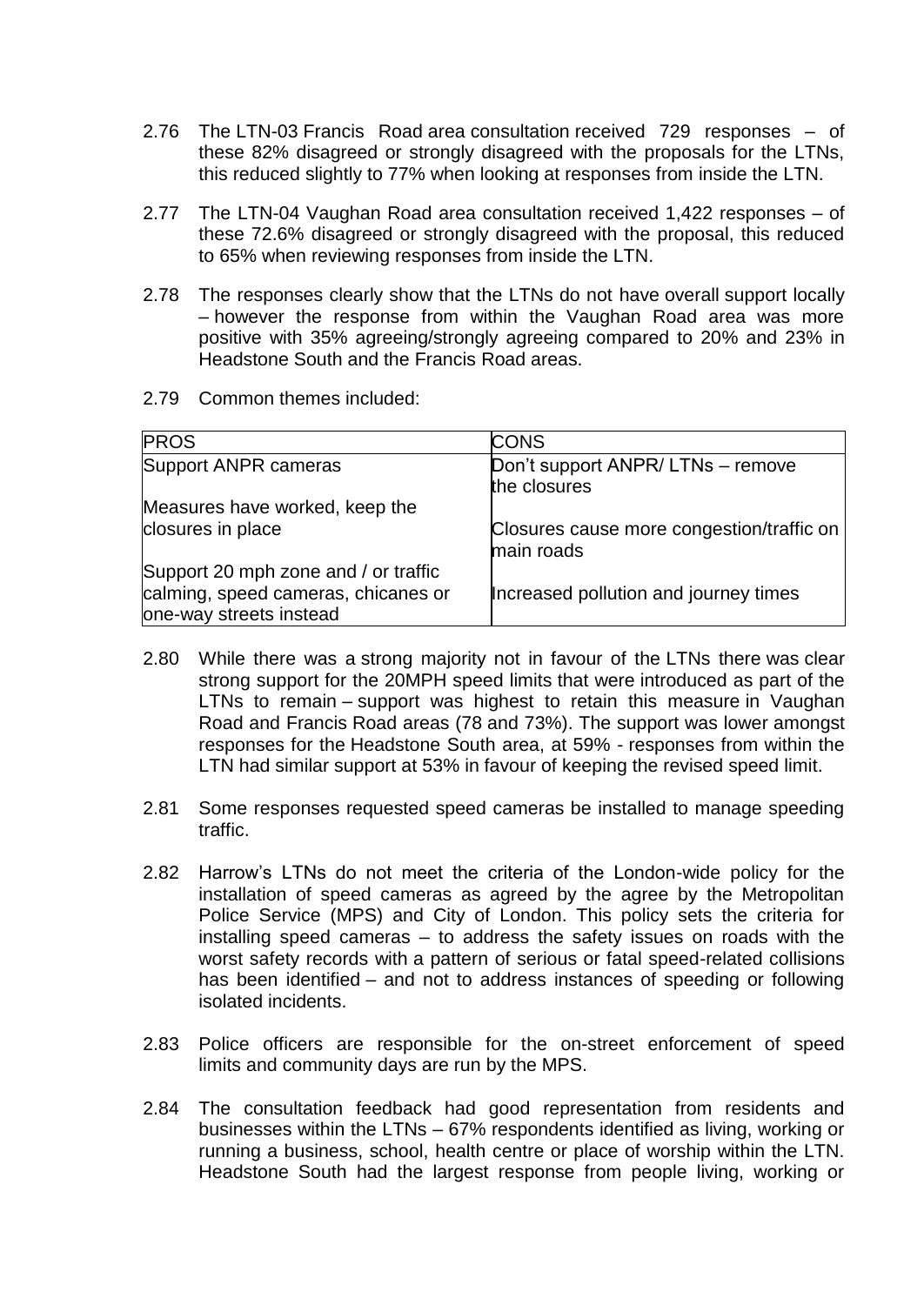running a business from in the LTN at 77%, followed by Vaughan Road area at 56% and Francis Road area at 47%.

- 2.85 As with the Commonplace portal, the consultation did see a few individuals trying to respond multiple times. This was found through commonalities in the responses and email addresses used. These responses accounted for 9% of the responses – however this did not impact on the overall results or analysis.
- 2.86 A summary of the LTNs consultations can be seen in Appendix 9.

### **Staffing/workforce**

2.82 The development and monitoring of road traffic calming schemes will be undertaken by existing staff resources within the Traffic, Highways & Asset Management team and Parking & Network Management team.

### **Environmental implications**

- 2.83 Benefits identified were achieved by reducing car travel, reducing congestion, reducing casualties and encouraging active travel.
- 2.84 Without the LTN restrictions, the original issues of high volumes of traffic and speeding will return to the residential streets.
- 2.85 Due to continuation of social distancing and reduced capacity on public transport, alongside the easing of restrictions and the return of schools, it is expected that traffic will at-least return to pre-pandemic levels or increase on these residential roads and on the surrounding main roads. This is expected to be an issue across the borough/London/country with a negative impact on air quality.
- 2.86 The continuation of the 20MPH speed limit could help to address issues of speeding vehicles and risk of collisions/injury thereby going someway to mitigating the return of increased traffic to the neighbourhoods.
- 2.87 The 20MPH speed limit is not enforceable by the council and these roads are not eligible under current legislation for speed cameras.

### **Data Protection Implications**

There are no data protection implications.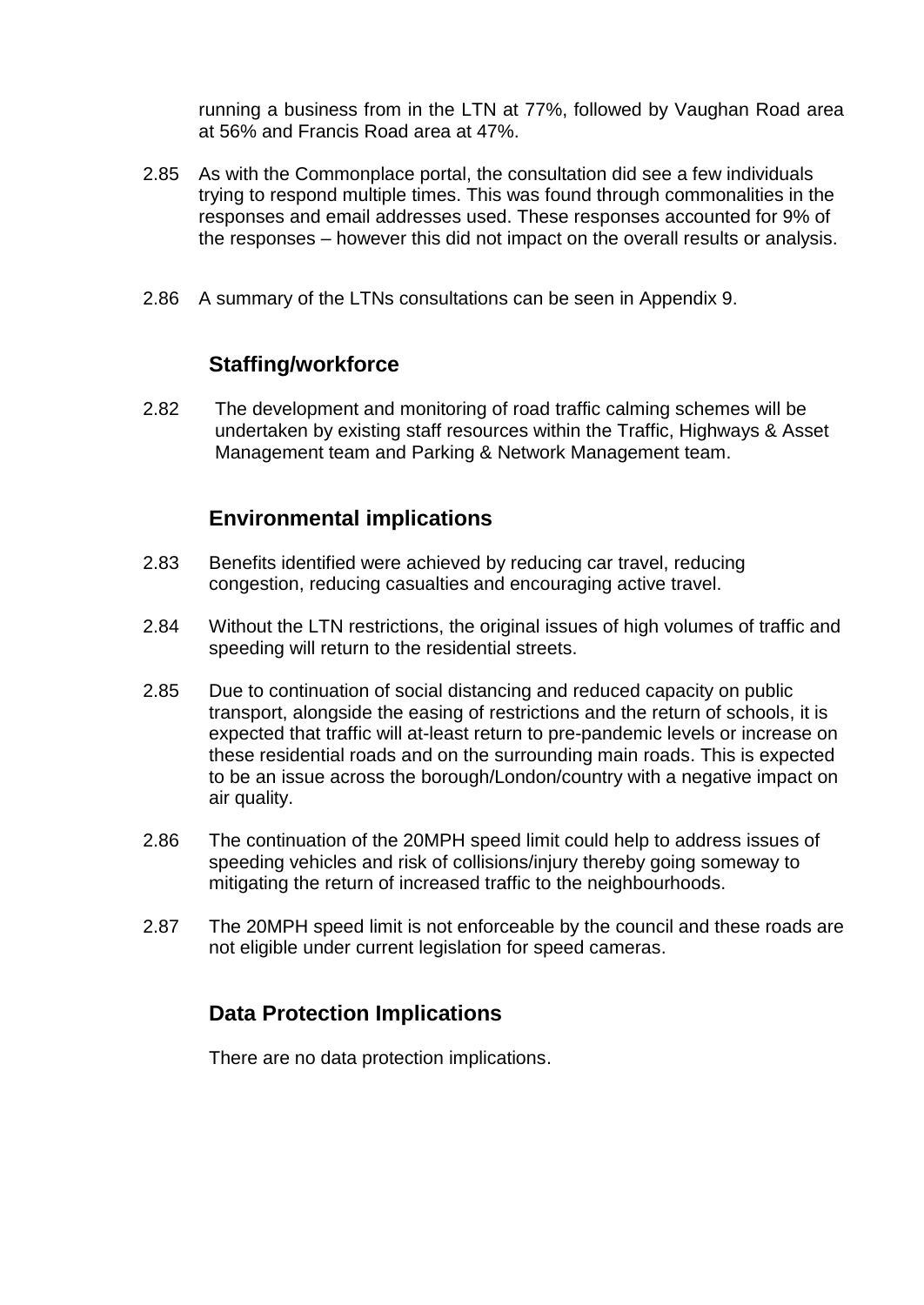## **Risk Management Implications**

A design risk assessment has been undertaken during scheme development under the Construction (Design & Management) Regulations in order to manage any potential health and safety risks.

The delivery of each scheme in the programme has been subject to separate risk assessments.

## **Procurement Implications**

Where needed, consultants and contractors have been procured to investigate, develop and deliver some proposals. This is business as usual. The work has been procured in line with the Public Contracts Regulations 2015 and the Council's Contract Procedure Rules.

## **Legal implications**

- 1. The Traffic Management Act 2004 places an obligation on authorities to ensure the expeditious movement of traffic on their road network. Authorities are required to make arrangements as they consider appropriate for planning and carrying out the action to be taken in performing the duty.
- 2. The Statutory guidance "Traffic Management Act 2004: network management in response to COVID-19" is an additional statutory guidance issued by the Secretary of State for Transport. It sets out high-level principles to help local authorities to manage their roads and what actions they should take. Local authorities in areas with high levels of public transport are required to take measures to reallocate road space to people walking and cycling, both to encourage active travel and to enable social distancing.
- 3. The traffic and parking restrictions in the schemes have been given effect by the making of experimental traffic management orders. The first 6 months of operation are a formal statutory consultation.
- 4. The Council has the following options in relation to experimental traffic regulation orders:
	- a. Make the order permanent
	- b. Modify the order
	- c. Extend the order for a maximum period of 18 months from the start of the order, with or without modification
	- d. End the order and remove the scheme.
- 5. When making decisions, the Council must take account of statutory guidance. TfL has published interim guidance in relation to experimental traffic regulation orders to deliver Streetspace schemes. This states the following: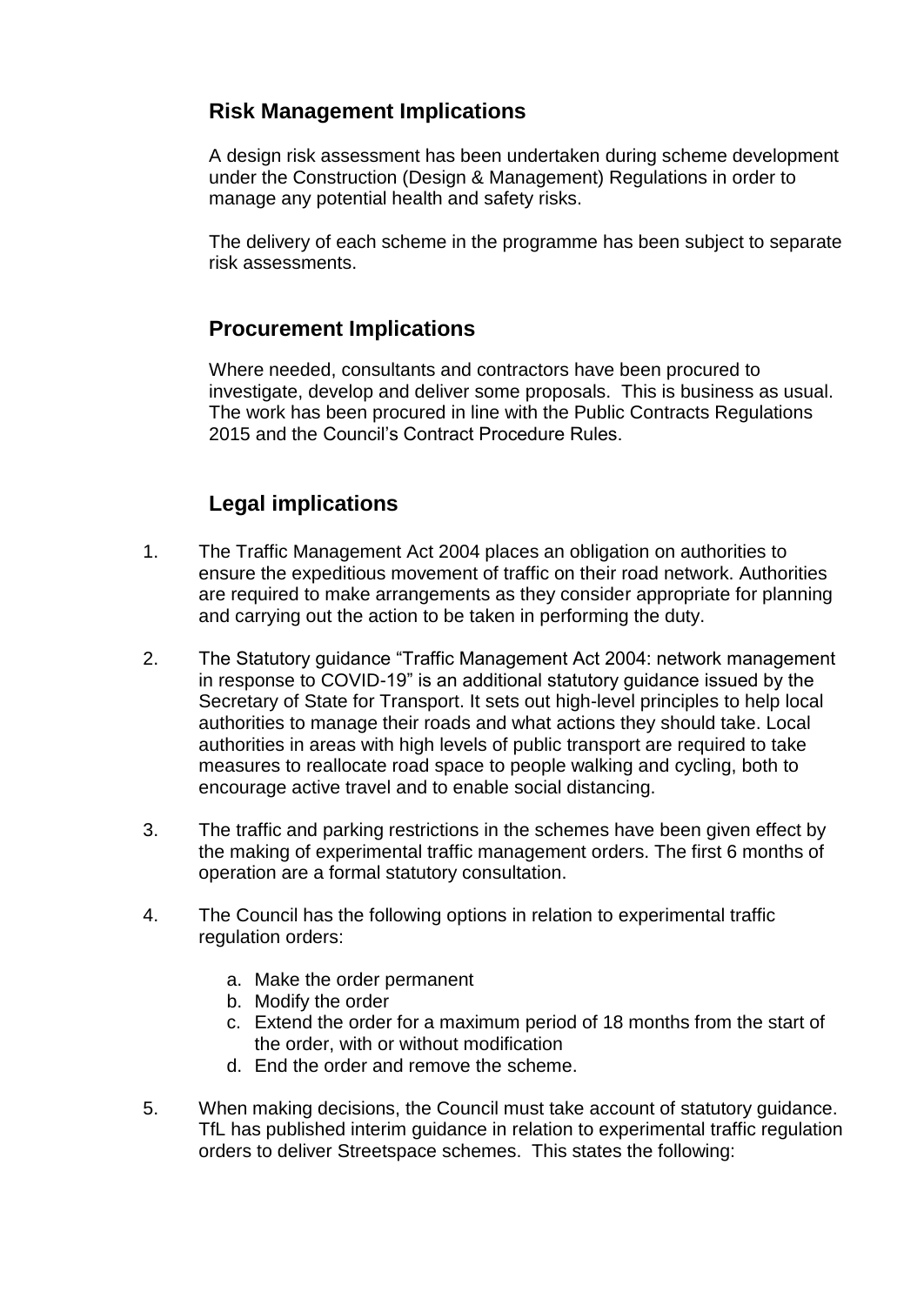- a. Schemes should be given time to bed in, generally for at least a threemonth period, noting seasonal trends and Covid related restrictions, which can make comparisons challenging.
- b. If, after a monitoring period, the data indicates that the scheme is at risk of not meeting the core objectives or of causing negative impacts e.g. Regarding accessibility, the local authority could consider what changes are needed.
- 6. When making decisions, the Council must take account of all relevant information, including consultation results, statutory guidance, internal policies, consultation results and equality impact. It must weigh this information up in a fair way and come to a reasoned decision. When considering consultation results, the Council should consider the detail of the results as well as the numbers of respondents expressing support or otherwise for a proposal. When making decisions to change existing arrangements, it is not uncommon for the majority of respondents to be against the proposal. The Council must take these views into account, but must also weigh this against other information, such as environmental impact, financial implications and the legislative framework.

## **Financial Implications**

TfL awarded funding of £180,000 in 2020/21 to introduce the four low traffic neighbourhoods.

Should the schemes be implemented using ANPR cameras there would be a capital purchase cost of £172,000, in addition to this would be the full year operational costs of £93,500. If a decision was made to use ANPR cameras, these costs would need to be met within Parking Services budget.

It is estimated that it would cost £25,000 to remove the planters and signage currently in place. This cost would be met from the Highways Maintenance revenue budget.

## **Equalities Implications / Public Sector Equality Duty**

The measures proposed in the programme accord with the Council's Transport Local Implementation Plan 3 (LIP). The LIP underwent an Equalities Impact Assessment and had due regard to the need to eliminate discrimination, advance equality of opportunity and foster good relations between persons who share a relevant protected characteristic and those who do not share it as required under section 149 of the Equality Act 2010.

TfL have highlighted the need to assess the impacts of schemes on all protected characteristics and the schemes have been subject to a separate EqIA.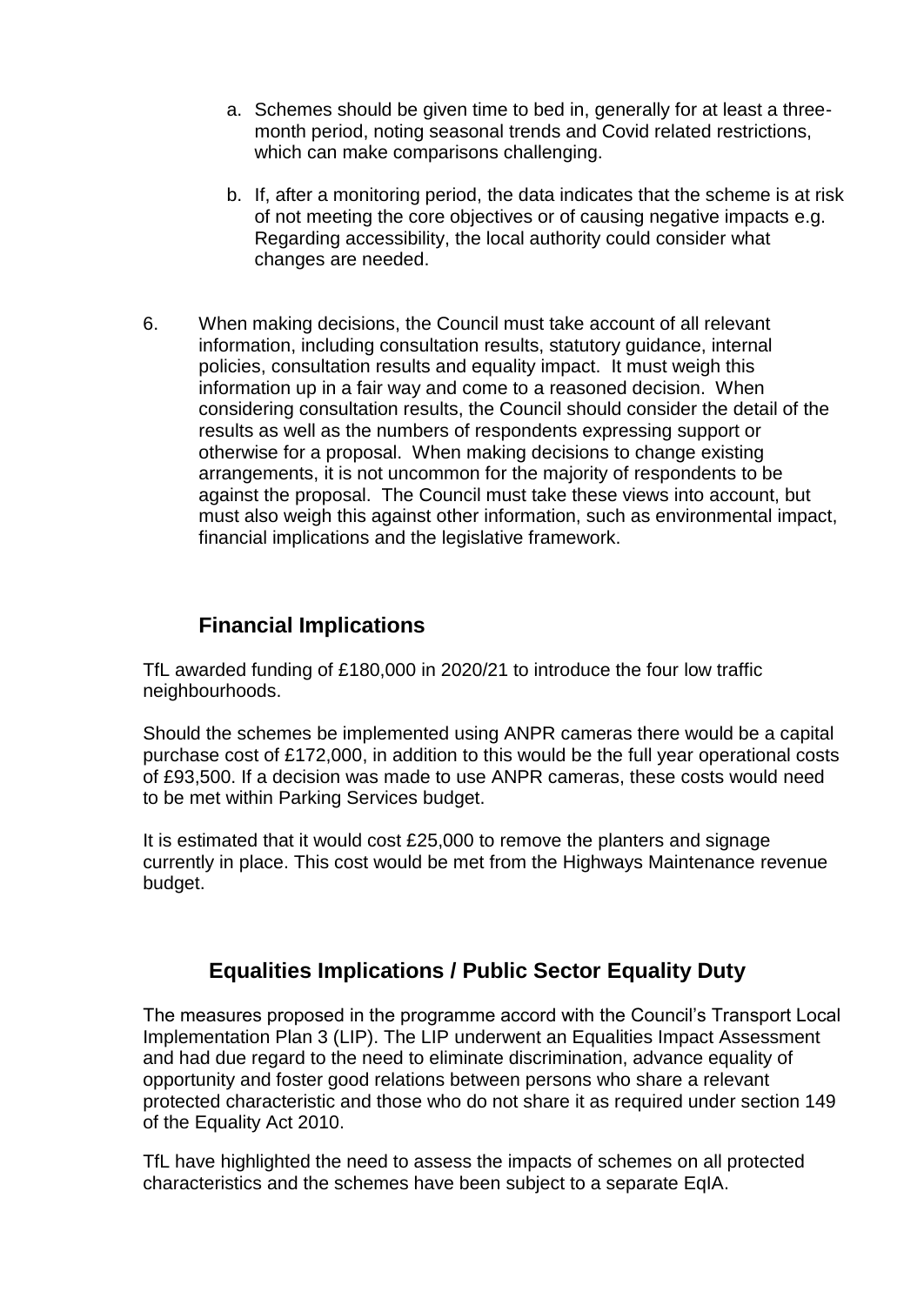The schemes, as proposed, have the following positive and negative impacts for the groups in the table below:

| <b>Protected</b><br>characteristic      | <b>Impact</b>                                                                                                                                                                                                                                                                                                                                                                                                                            |
|-----------------------------------------|------------------------------------------------------------------------------------------------------------------------------------------------------------------------------------------------------------------------------------------------------------------------------------------------------------------------------------------------------------------------------------------------------------------------------------------|
| <b>Sex</b><br>Pregnancy or<br>maternity | Parents with young children will generally benefit most from<br>schemes that prioritise walking and cycling because improved<br>road layouts and public realm provide improved safety,<br>security and convenience. Mothers are more likely to have<br>full time care of young children and are therefore more likely<br>to be positively impacted by these proposals.                                                                   |
|                                         | Minor negative impacts have been highlighted on car journeys<br>with increased journey times to local destinations such as<br>schools and medical centres and on surrounding main routes.                                                                                                                                                                                                                                                |
| <b>Disability</b>                       | People with physical and visual impairment generally benefit<br>most from schemes that prioritise walking because improved<br>road layouts and public realm provide ease of access with<br>fewer obstructions, improved safety, security and<br>convenience to access the town centre and facilities.                                                                                                                                    |
|                                         | The wider benefits of active travel and more healthy lifestyles<br>can reduce or prevent the effects of health conditions that<br>affect mobility such as diabetes or heart disease and these<br>proposals could in the long term reduce people developing<br>disabilities.                                                                                                                                                              |
|                                         | Minor negative impacts have been highlighted on car journeys<br>with increased journey times to local destinations such as<br>medical centres and on surrounding main routes. This could<br>also affect residents more dependent on travel by car or taxi<br>or that receive care from carers visiting by car.                                                                                                                           |
|                                         | The amendments made to the schemes to allow emergency<br>vehicles access has reduced the negative impact of increased<br>response times.                                                                                                                                                                                                                                                                                                 |
| Age                                     | Young children and elderly people generally benefit most from<br>schemes that prioritise walking and cycling because improved<br>road layouts and public realm provide improved safety,<br>security and convenience and improved access to the town<br>centre and facilities. A reduction in the influx of traffic into an<br>area will reduce particulate emissions and air pollution, to<br>which children are particularly sensitive. |
|                                         | Older children may benefit from enhanced cycling schemes<br>as they provide a safer means of cycling to school and other<br>activities.                                                                                                                                                                                                                                                                                                  |
|                                         | The schemes form part of wider school travel planning<br>objectives, which should see longer term health impacts for                                                                                                                                                                                                                                                                                                                     |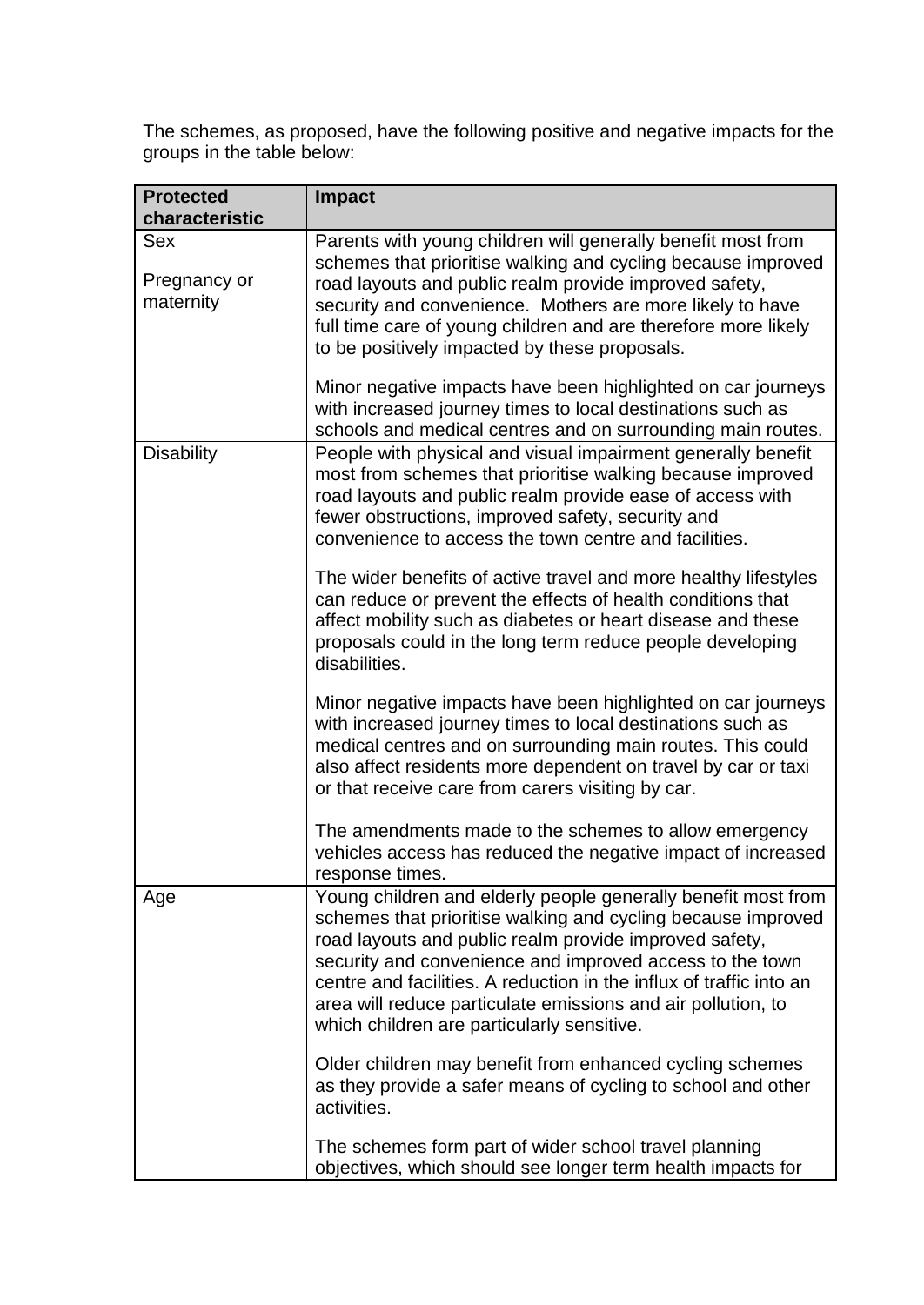|                    | children and young people.                                                                                                                                                                        |
|--------------------|---------------------------------------------------------------------------------------------------------------------------------------------------------------------------------------------------|
| Religion or belief | Residents will generally benefit most from schemes that<br>prioritise walking and cycling because improved road layouts<br>and public realm provide improved safety, security and<br>convenience. |
|                    | Minor negative impacts have been highlighted on car journeys<br>with increased journey times to local destinations such as<br>religious venues and faith schools.                                 |

## **Council Priorities**

The introduction of the LTN scheme supported the Harrow Ambition Plan and contributed to achieving the administration's priorities.

The proposed schemes will have the following impact on Council priorities:

| Corporate priority                                            | Impact                                                                                                                                                                                                                                                                                                                                                                                                                                                                                                                                                                                                                  |
|---------------------------------------------------------------|-------------------------------------------------------------------------------------------------------------------------------------------------------------------------------------------------------------------------------------------------------------------------------------------------------------------------------------------------------------------------------------------------------------------------------------------------------------------------------------------------------------------------------------------------------------------------------------------------------------------------|
| Building homes and<br>infrastructure                          | Measures to control the level of traffic on local residential<br>roads will reduce pollution from vehicle emissions and<br>encourage a greater uptake of walking and cycling with<br>wider public health benefits. However, the schemes have<br>the potential to increase traffic on main and surrounding<br>roads as least over the short term to medium term whilst<br>residents continue to rely on cars as a preferred or<br>necessary mode of transport.                                                                                                                                                           |
| Improving the environment<br>and addressing climate<br>change | Measures to control the level of traffic will also benefit<br>more vulnerable residents in residential estates by<br>reducing air pollution and improving road safety and<br>accessibility. However, if the traffic is re-located to<br>surrounding roads, there is a risk of increasing air<br>pollution in these areas. The Council's overall aim should<br>be to reduce reliance on cars as a primary mode of<br>transport where appropriate, however it is likely that this<br>change will take time to embed and some residents, due<br>to disability or other circumstances, may remain reliant on<br>their cars. |
| Addressing health and<br>social care inequality               | An increase in traffic may negatively impact parents with<br>children and young people, and residents who are<br>vulnerable/ have physical or visual impairments, who                                                                                                                                                                                                                                                                                                                                                                                                                                                   |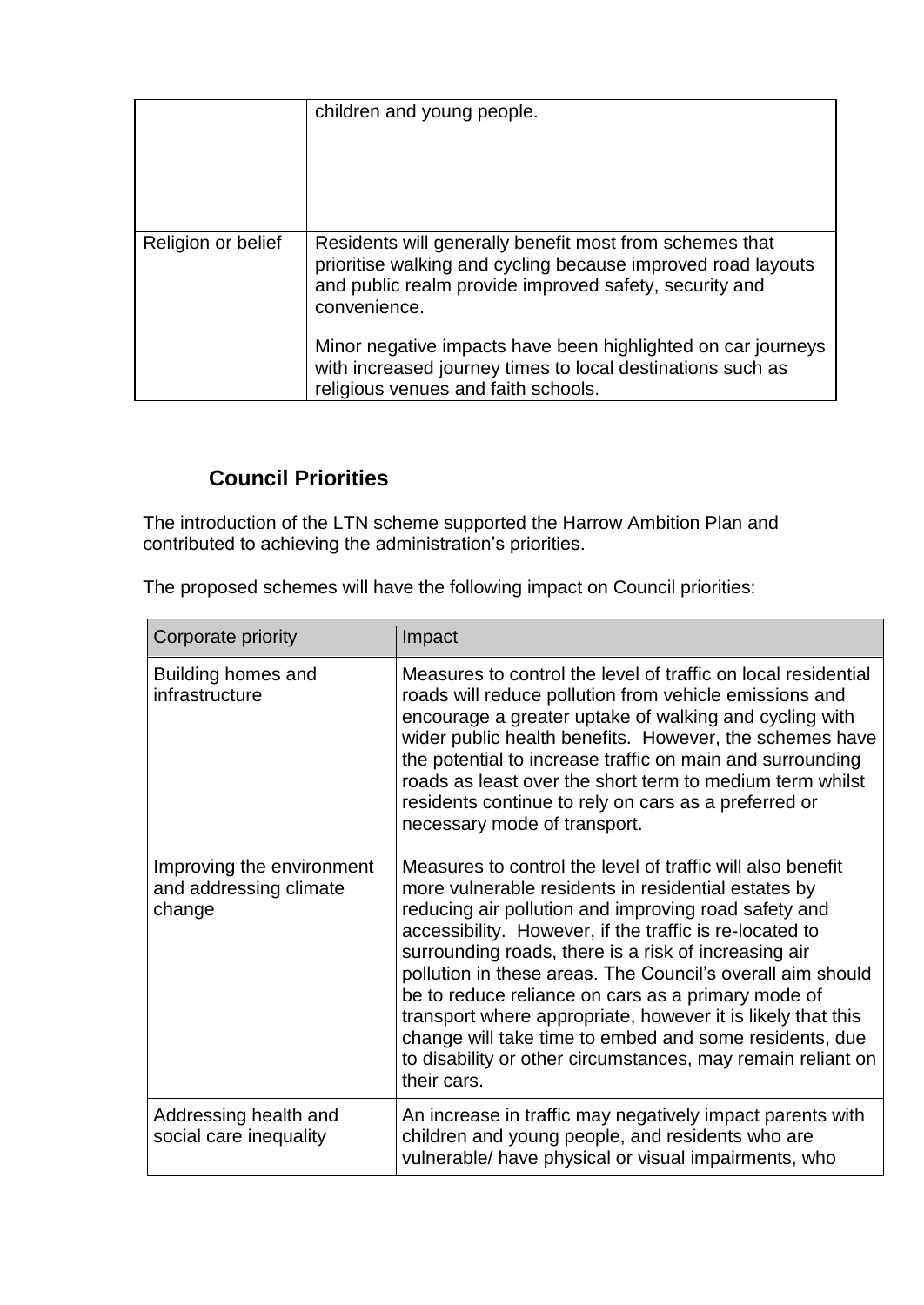|                                    | would traditionally have benefited from the improved<br>safety due to the reduction in traffic into the<br>neighbourhood.                                                                                                                          |
|------------------------------------|----------------------------------------------------------------------------------------------------------------------------------------------------------------------------------------------------------------------------------------------------|
|                                    | Maintaining the 20MPH speed limit/ introducing road<br>safety measures will benefit parents with children and<br>young people, and residents who are more vulnerable/<br>have physical or visual impairments living in the<br>residential estates. |
|                                    | Traffic calming measures will help address some of the<br>issues of speeding and contribute to improving road<br>safety, reducing collisions and injury.                                                                                           |
| Tackling poverty and<br>inequality | Retaining road safety measures may help encourage<br>people to continue to walk and cycle in their area thereby<br>improving public health and reducing pressure on health<br>services particularly during the current health crisis.              |
| Thriving economy                   | More walking journeys can encourage people to shop<br>locally and thereby support the local economy.                                                                                                                                               |

# Section 3 - Statutory Officer Clearance

#### **Statutory Officer: Jessie Man**

Signed on behalf of the Chief Financial Officer

### **Date: 13 April 2021**

**Statutory Officer: Hugh Peart** Monitoring Officer

**Date: 15 April 2021**

## Section 3 - Procurement Officer Clearance

**Statutory Officer: Nimesh Mehta** Signed by the Head of Procurement

**Date: 13 April 2021**